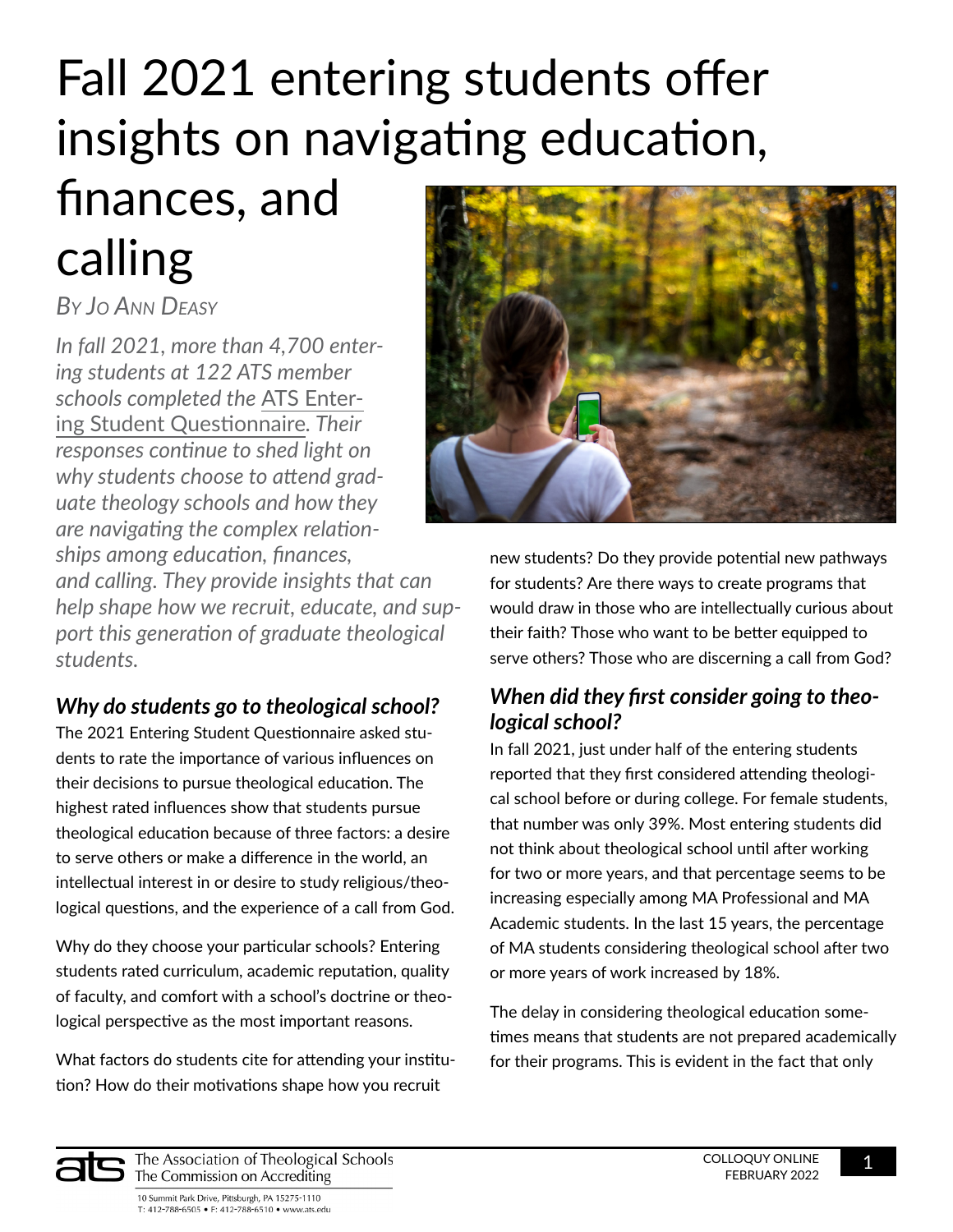40% of entering students brought with them undergraduate degrees in theology, religious studies, or philosophy. The largest group of students brought degrees in social/ behavioral sciences (23%) and in humanities (19%).

It also makes recruiting much more difficult. Admissions officers can no longer rely on feeder schools or undergraduate career fairs to reach potential students. They cannot tap into the many programs that help young people discern vocation. Instead, they must reach out to

places where adults are being formed, often partnering with pastors and congregational leaders to create cultures

*Schools need to consider whether their faculty come from similar settings to their students. If not, how does the school help students translate what they are learning into their own ministry contexts?* 

where theological education is an option to deepen discipleship or explore a new vocation.

This is reflected in the fact that the most frequently cited person or thing that compelled a student to find out more about a particular school was a pastor or a religious leader (23%). This was followed closely by an alum or a current student (18%) and a school's website (14%). Students are relying on a combination of high touch and high tech to gain more information about theological schools. Almost 80% of entering students reported using the school's website to gain more information, and more than half gained more information by communicating directly with school staff.

#### *What experiences do students bring with them to theological school?*

Most students are involved in a faith community before attending theological school. When asked about the location and size of the faith communities they attended, entering students reported a wide range of settings. Equal numbers of students (38%) reported coming from suburban and urban settings while 20% reported coming from small towns, and 4% from rural settings. The location of the faith community is significantly impacted by the race/ethnicity and/or citizenship of the student. In 2021, White/Caucasian and Native North American/First Nation/Indigenous students were more likely to have

attended suburban congregations, while Black/African American/African Canadian, Asian-descent/Pacific Islander, Hispanic/Latino(a)/Latin@ students were more likely to have attended urban faith communities. International students were also more likely to come from urban settings, while domestic students were more equally divided between urban and suburban settings.

While the location of faith communities attended by students has remained steady since 1998, there has

> in students who came directly from smaller congregations with an attendance of 100

been an increase

or fewer. In 2021, one-quarter of students came from smaller faith communities. Approximately one-quarter also came from communities of 500 or more.

The location and the size of faith communities attended by students has a direct impact on theological education. Smaller communities are more likely to send people to theological schools, but often less able to support them financially. Schools need to consider whether their faculty come from similar settings to their students. If not, how does the school help students translate what they are learning into their own ministry contexts? Schools also need to consider whether their constituents, including their boards and networks of placement post-graduation, match the experiences of their students. Will administrative leadership understand the needs of students? Will students be able to build networks of support and find placement after graduation if they come from or are headed to different work or ministry contexts?

Entering students are not just attending congregations they are serving as leadership in churches, religious organizations, schools, and other settings. More than 80% of entering students reported serving in leadership in the five years before starting theological education. Younger students were more likely to serve as leaders in college organizations, and Black/African American/African Canadian students were most likely to serve as leaders

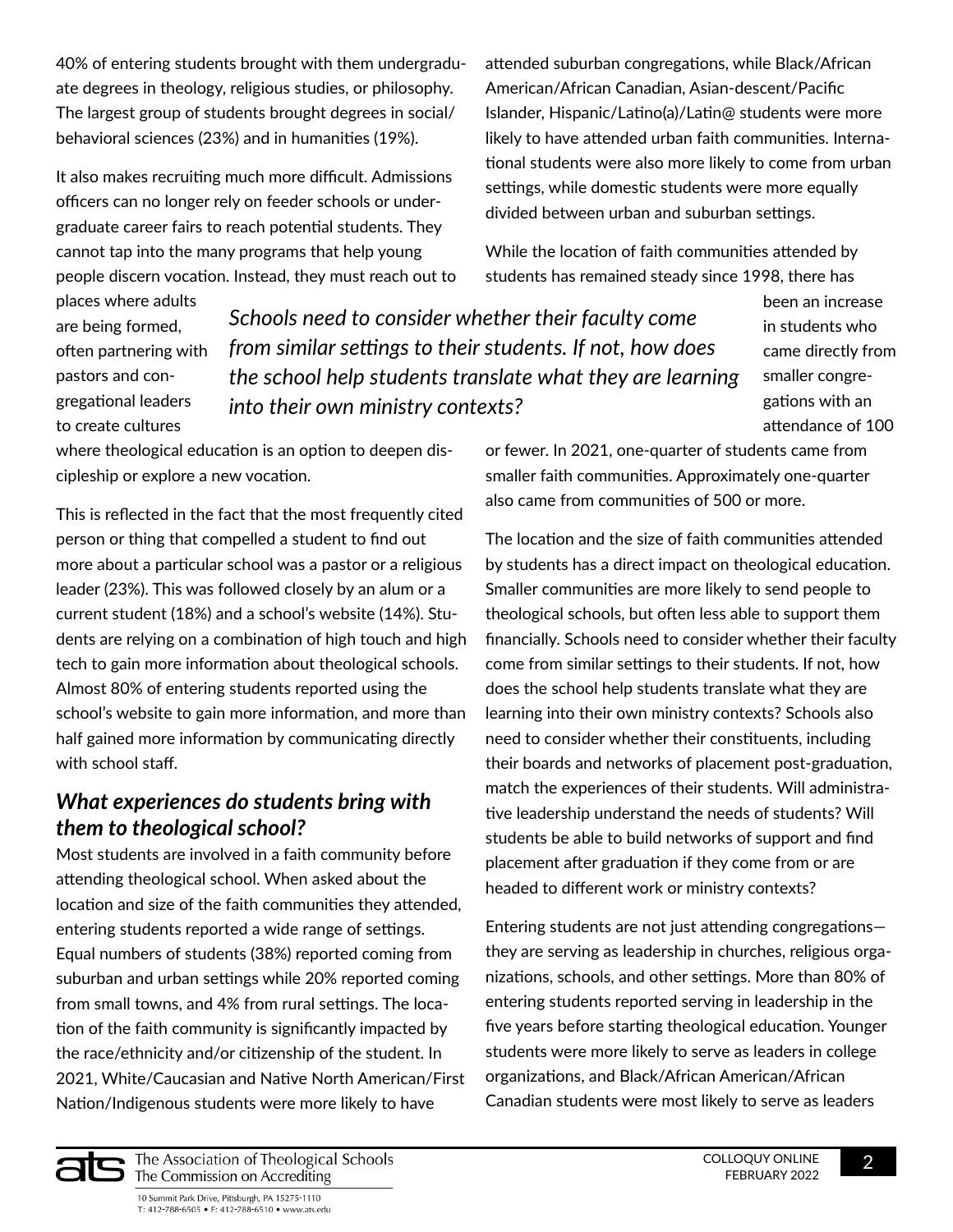in their local churches. Many of those serving in local churches also reported that they were currently engaged in ministerial work. Among master's degree students, MA Professional students were most likely to be currently engaged in ministerial work (56%) and MA Academic students were least likely (42%). About 80% of students engaged in ministerial work when they entered theological school were planning to continue in ministerial work while completing their programs. These students bring a wealth of experience with them into their programs. How can theological schools leverage that experience in ways that increase the school's educational effectiveness?

### *Debt and work plans of entering students*

One of the benefits of coming to theological school after working several years is the ability to pay down student loans. Sixty percent of entering students come to theological education without student debt. That number increases to 70% for entering students who are 50 or older. While older students are less likely to bring debt with them, when they do have debt it is much higher than their younger colleagues.

tuition-focused responses to consider how to strengthen the financial ecology of this community.

The impact of educational debt along with the number of students who are already serving in ministry when they start theological school means that most students (more than 80%) plan to work while completing their degrees. Most (more than 40%) plan to work full-time (31 hours or more). Surprisingly, almost one-quarter of entering students indicated plans to work 40 hours or more while in their programs. For many, this means enrolling part-time. However, 80% of students enrolled full-time also plan to work and almost 30% plan to work 31 hours or more. From 2010 to 2020, the percentage of full-time students planning to work 21 hours or more increased from 25% to 40%.

Are these unrealistic expectations? Most likely. Does it mean that these students are not prioritizing their theological education? Perhaps. Perhaps they don't understand what graduate theological education will require of them. However, many students are trying to make good

|                     | Age of entering students % who bring educational debt Average debt of borrowers |          |
|---------------------|---------------------------------------------------------------------------------|----------|
| 29 years or younger | 46%                                                                             | \$28,700 |
| 30 to 39 years      | 44%                                                                             | \$36,200 |
| 40 to 49 years      | 35%                                                                             | \$37,800 |
| 50 years or older   | 30%                                                                             | \$42,200 |

financial decisions. Parttime salaries have not kept up with inflation, requiring students to work more hours to pay for basic living expenses. Job markets are unstable, and students don't

Debt brought to theological school is also significantly impacted by race/ethnicity. Black/African American/ African Canadian students are most likely to bring debt with them (70%) and bring the highest average debt (\$51,400). This group brings on average almost \$15,000 more in debt than their fellow entering students. Educational debt among Black students is part of larger systemic issues of financial injustice that impact not just these students, but their families and the communities they serve. It has the potential to limit the ability of these students to access theological education and to follow their calls to ministry and/or service. Such inequity requires us to move beyond individual and

want to leave a good paying job with no guarantee of a job with a living wage after they complete their degrees. Theological schools need to wrestle with the choices their students are trying to make among multiple vocations, which may include serving in ministry or in another vocation, attending to their coursework, and supporting their families. How do theological schools help students not just prioritize, but meet their obligations and fulfill their callings?

#### *Where are students planning to serve?*

Entering students who responded to the ATS questionnaire were planning to work in a wide variety of settings